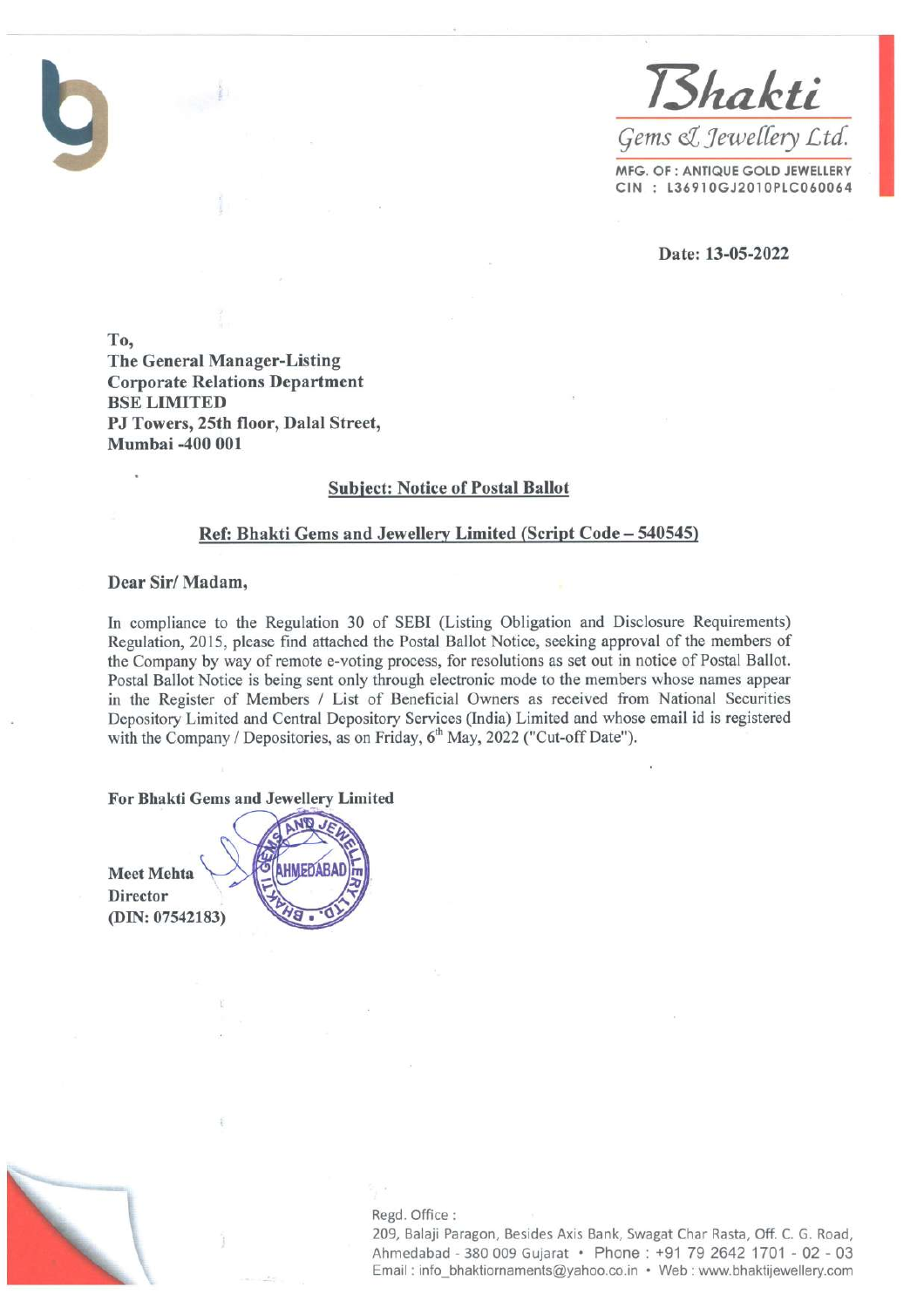(CIN: L36910GJ2010PLC060064) Registered Office: 209, Shree Balaji Paragon, B/s Rock Regency Hotel, Opp. Axis Bank, Nr Circle-P, C G Road, Ahmedabad- 380009 Email: compliancebhakti@gmail.com

### **POSTAL BALLOT NOTICE**

### **(Pursuant to Section 110 and other applicable provisions of the Companies Act, 2013 (the "Act"), read with the Companies (Management and Administration) Rules, 2014)**

Dear Member(s),

Notice is hereby given that the resolution set out below is proposed to be passed by the Members of BHAKTI GEMS AND JEWELLERY LIMITED ("the Company") by means of Postal Ballot through remote e-voting only pursuant to the provisions of Sections 108 and 110 and all other applicable provisions of the Companies Act, 2013 ("the Act") read with Rules 20 and 22 of the Companies (Management and Administration) Rules, 2014 ("the Rules") (including any statutory modification(s) or re-enactment(s) thereof, for the time being in force) and in accordance with the guidelines prescribed by the Ministry of Corporate Affairs for inter-alia conducting postal ballot through e-voting vide General Circulars Nos. 14/2020, 17/2020, 22/2020, 33/2020 , 39/2020 and 10/2021 dated April 8, 2020, April 13, 2020, June 15, 2020, September 28, 2020, December 31, 2020 and June 23, 2021 respectively ("MCA Circulars"), Regulation 44 of the SEBI (Listing Obligations and Disclosure Requirements) Regulations, 2015 ("SEBI LODR Regulations"), Secretarial Standard - 2 issued by the Institute of Company Secretaries of India and other applicable laws and regulations, if any.

Hence, in compliance with the requirements of the MCA Circulars, hard copy of Postal Ballot Notice along with Postal Ballot Forms and pre-paid business reply envelope will not be sent to the members for this Postal Ballot and members are required to communicate their assent or dissent through the remote e-voting system only.

The Explanatory Statement pertaining to the said resolution setting out the material facts and the reasons for proposing the same is annexed for your consideration and approval. The Board of Directors of the Company has appointed Ms. Shikha Patel (Membership No. ACS: 43955, COP: 16201), representing M/s. Shikha Patel & Associates, Company Secretaries, Ahmedabad, Gujarat as the Scrutinizer, for conducting the postal ballot/e-voting process in a fair and transparent manner and National Securities Depository Limited (NSDL) to provide e-voting facility for the postal ballot.

Members should note that in terms of the General Circulars issued by Ministry of Corporate Affairs (MCA), no physical ballot form is being dispatched by the Company and the Members can cast their vote using remote e-voting facility only. In accordance with the provisions of Section 108 of the Companies Act, 2013 read with Rule 20 of the Companies (Management and Administration) Rules, 2014, as amended, and Regulation 44 of the SEBI (Listing Obligations and Disclosure Requirements) Regulations, 2015, Company is providing e-voting facility to its members, details of which are given in notes forming part of the notice. Reference to postal ballot(s) in this notice includes voting through electronic means. The Scrutinizer will submit his Report, in writing, upon completion of scrutiny of E-Voting data , in a fair and transparent manner. The result on the resolution proposed to be passed through Postal Ballot/E-Voting shall be announced on or before 14<sup>th</sup> June, 2022. The results along with the scrutinizer's report will be displayed on the Company's website and will be communicated to stock exchange, BSE Limited i.e. www.bseindia.com where Equity Shares of the Company are listed.

### **Special Business:**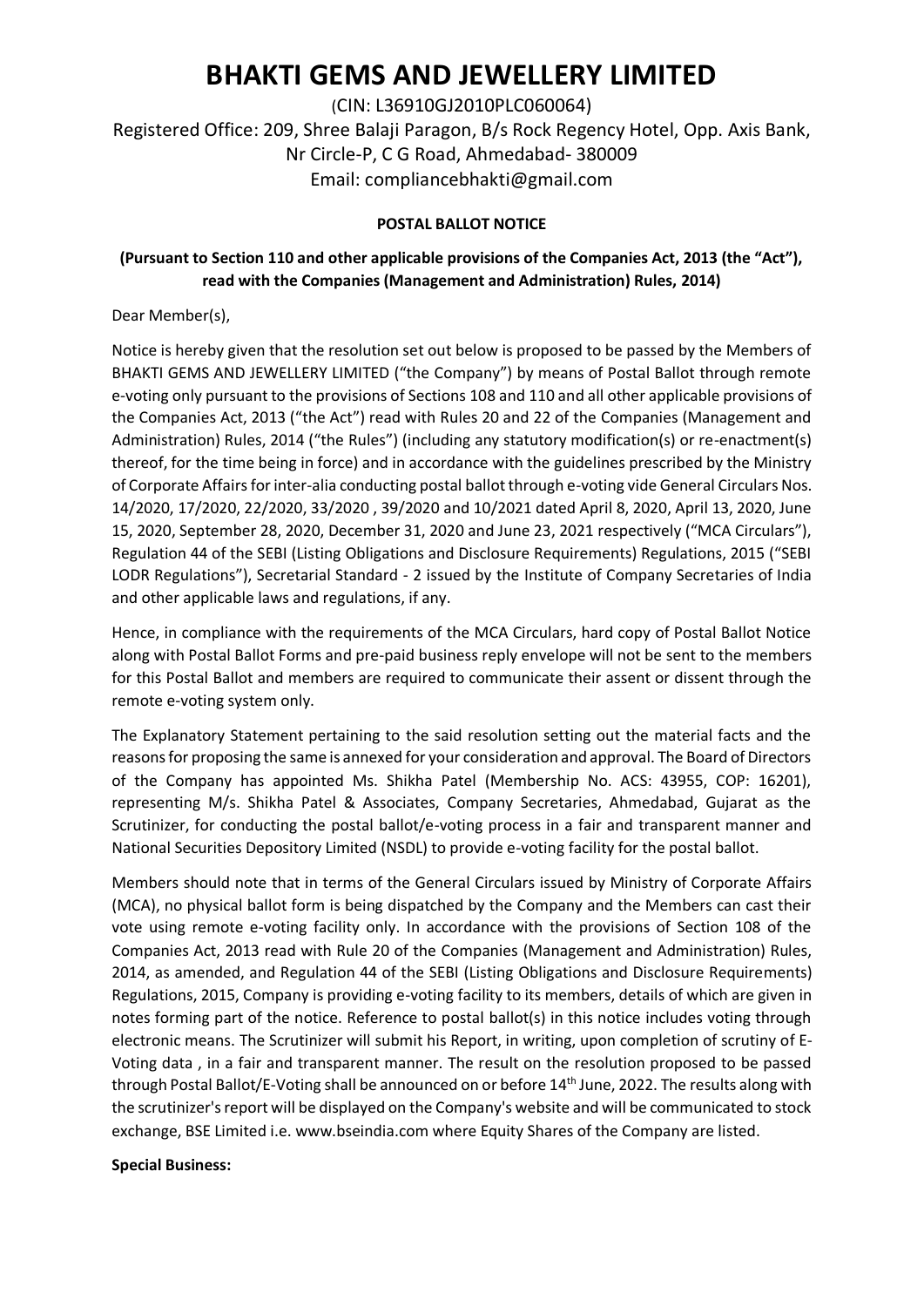(CIN: L36910GJ2010PLC060064) Registered Office: 209, Shree Balaji Paragon, B/s Rock Regency Hotel, Opp. Axis Bank, Nr Circle-P, C G Road, Ahmedabad- 380009 Email: compliancebhakti@gmail.com

### **ITEM NO: 1: TO INCREASE AUTHORISED SHARE CAPITAL OF THE COMPANY AND ALTER CLAUSE OF MEMORANDUM OF ASSOCIATION**

To consider, and if thought fit, to give assent or dissent to the following resolution as Ordinary Resolution:

"RESOLVED THAT pursuant to the provisions of section 61 read with section 64 and all other applicable provisions, if any, of Companies Act, 2013 (including any amendment thereto or reenactment thereof) and rules framed there under, the consent of the members of the company be and is hereby accorded to increase the Authorised Share Capital of the Company from existing Rs.10,04,00,000 (Rupees Ten Crore Four Lakhs Only) divided into 1,00,40,000 (One Crore Forty Thousand only) to 15,04,00,000 (Rupees Fifteen Crore Four Lakh Only) divided into 1,50,40,000 (One Crore Fifty Lakh Forty Thousand Only) equity shares of Rs. 10/- each by creating additional 5,00,00,000 (Rupees Five Crore Only) divided into 50,00,000 (Fifty Lakh Only) equity shares of Rs. 10/- each ranking pari-pasu in all respect with the existing Equity Shares of the Company and consequently Clause V of the Memorandum of Association be and is hereby substituted by the following "V. The Authorised Share Capital of the Company is Rs. 15,04,00,000 (Rupees Fifteen Crore Four Lakh Only) divided into 1,50,40,000 (One Crore Fifty Lakh Forty Thousand only) Equity Shares of Rs. 10/- (Rupees Ten Only) each."

### **ITEM NO: 2: APPROVAL OF RIGHT ISSUE OF SHARES**

To consider, and if thought fit, to give assent or dissent to the following resolution as Special Resolution:

"RESOLVED THAT pursuant to provisions of Regulation 30 of the SEBI (Listing Obligations and Disclosure Requirements) Regulations, 2015, this is to inform that the Board of Directors of the Company, at its meeting held on 22<sup>nd</sup> April, 2022 has, inter alia, considered, approved, subject to receipt of relevant approvals from Regulatory authorities, as may be required, Issue of Equity Shares by way of Right Issue to the existing shareholders of the Company on a record date for an amount not exceeding Rs. 49.00 Crores in accordance with the SEBI (Issue of Capital Disclosure Requirements) Regulations, 2018, as amended and the circulars issued by the SEBI; The Board of Directors of the Company also approved the formation of a Committee of Directors for the said Rights Issue to decide on the terms and conditions of the Rights Issue including the rights entitlement ratio, the issue price, record date, timing of the Rights Issue and other related matters.

### **ITEM NO 3: TO INCREASE BORROWING POWERS OF THE BOARD AND AUTHORIZATION LIMIT TO SECURE THE BORROWINGS UNDER SECTION 180 OF THE COMPANIES ACT, 2013**

To consider, and if thought fit, to pass, with or without modifications, the following resolution as a Special Resolution:

"RESOLVED THAT in supersession of all the earlier resolutions passed in this regard and subject to the provisions of Section 180 (1) (c) and other applicable provisions, if any, of the Companies Act, 2013 and relevant rules made thereto including any statutory modifications or re-enactments thereof, the consent of the shareholders of the Company be and is hereby accorded to the Board of Directors to borrow money, as and when required, from, including without limitation, any Bank and/or other Financial Institution and/or foreign lender and/or any body corporate/ entity/entities and/or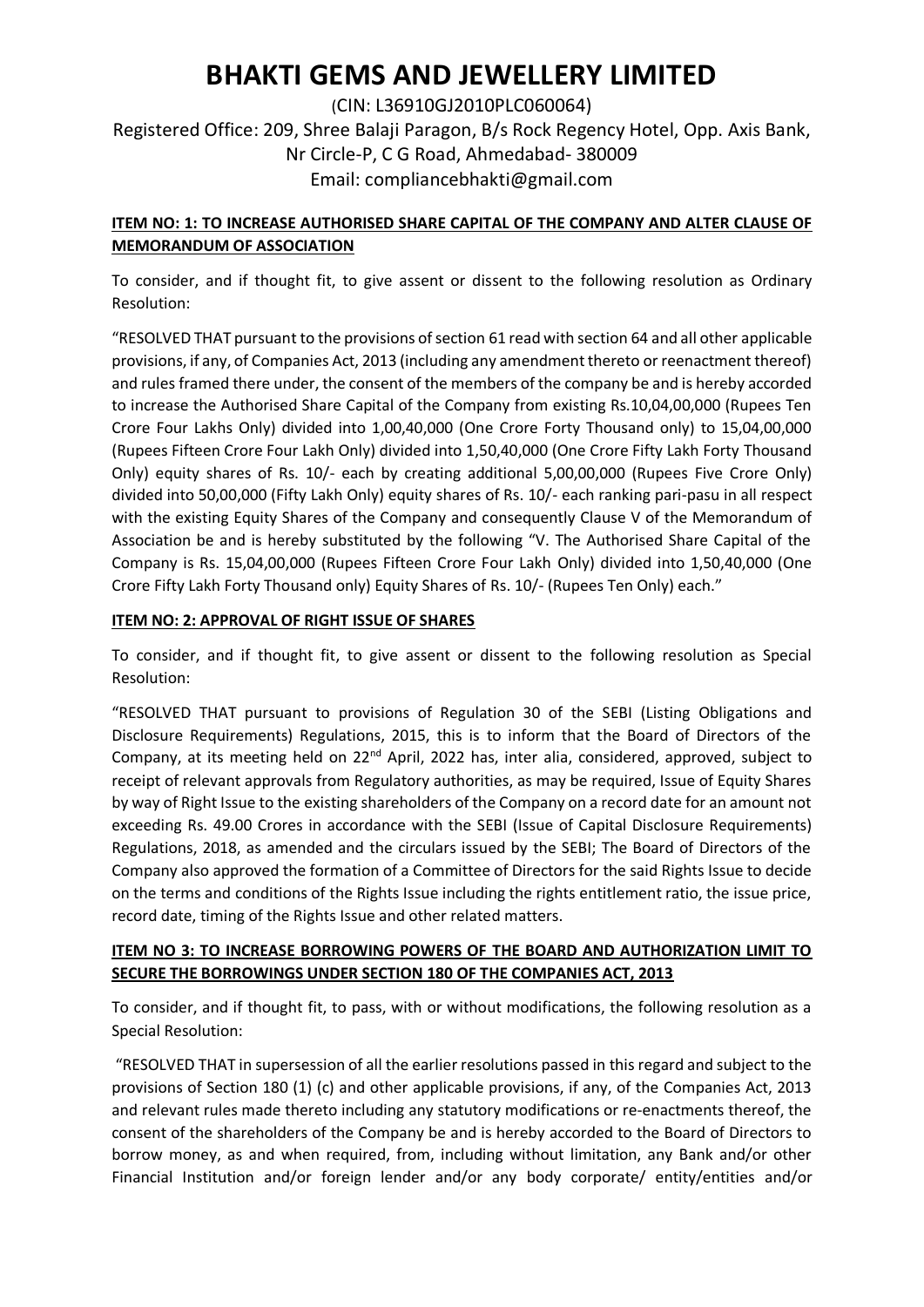## (CIN: L36910GJ2010PLC060064) Registered Office: 209, Shree Balaji Paragon, B/s Rock Regency Hotel, Opp. Axis Bank, Nr Circle-P, C G Road, Ahmedabad- 380009 Email: compliancebhakti@gmail.com

authority/authorities, either in rupees or in such other foreign currencies as may be permitted by law from time to time, as may be deemed appropriate by the Board for an aggregate amount not exceeding a sum of Rs. 100 crores (Rupees Hundred Crores only) for the Company, notwithstanding that money so borrowed together with the monies already borrowed by the Company, if any (apart from temporary loans obtained from the Company's bankers in the ordinary course of business) may exceed the aggregate of the paid‐up share capital of the Company and its free reserves.

RESOLVED FURTHER THAT the Board of Directors be and is hereby authorized to take such steps as may be necessary for obtaining approvals, statutory, contractual or otherwise, in relation to the above and to settle all matters arising out of and incidental thereto, and to sign and to execute deeds, applications, documents and writings that may be required, on behalf of the Company and generally to do all such acts, deeds, matters and things as may be necessary, proper, expedient or incidental for giving effect to this resolution.

### **4. APPOINTMENT OF STATUTORY AUDITOR OF THE COMPANY**

To consider and, if thought fit, to pass with or without modification the following resolution as an ordinary resolution:

"RESOLVED THAT pursuant to the provisions of Section 139 (8) of the Companies Act, 2013 and other applicable provisions of the Act, if any, including any statutory modifications, amendments or reenactments thereof and as recommended by the board of directors of the company, consent of the company be and is hereby accorded to appoint M/s. Bhagat & Co, Chartered Accountants, having [FRN: 127250W] as the Statutory Auditor of the company to fill the casual vacancy that arises due to the resignation by M/s. Parth Shah & Associates, Chartered Accountants.

RESOLVED FURTHER THAT M/s. Bhagat & Co be and is hereby appointed as Statutory Auditor of the company to conduct the audit for the period ended as on 31st March 2022, and shall hold the office as Statutory Auditor from the conclusion of this Extra-Ordinary General Meeting till the conclusion of ensuing Annual General Meeting on such remuneration as may be decided by the board.

RESOLVED FURTHER THAT any of the Board of Directors, be and is, hereby empowered and authorized to take such steps, in relation to the above and to do all such acts, deeds, matters, and things as may be necessary, proper, expedient, or incidental for giving effect to this resolution and to file necessary e-forms with Registrar of Companies.

**Date: 22-04-2022 S/d**

**Place: Ahmedabad For Bhakti Gems and Jewellery Limited**

**Akshay Sevantilal Mehta Chairman (DIN: 02986761)**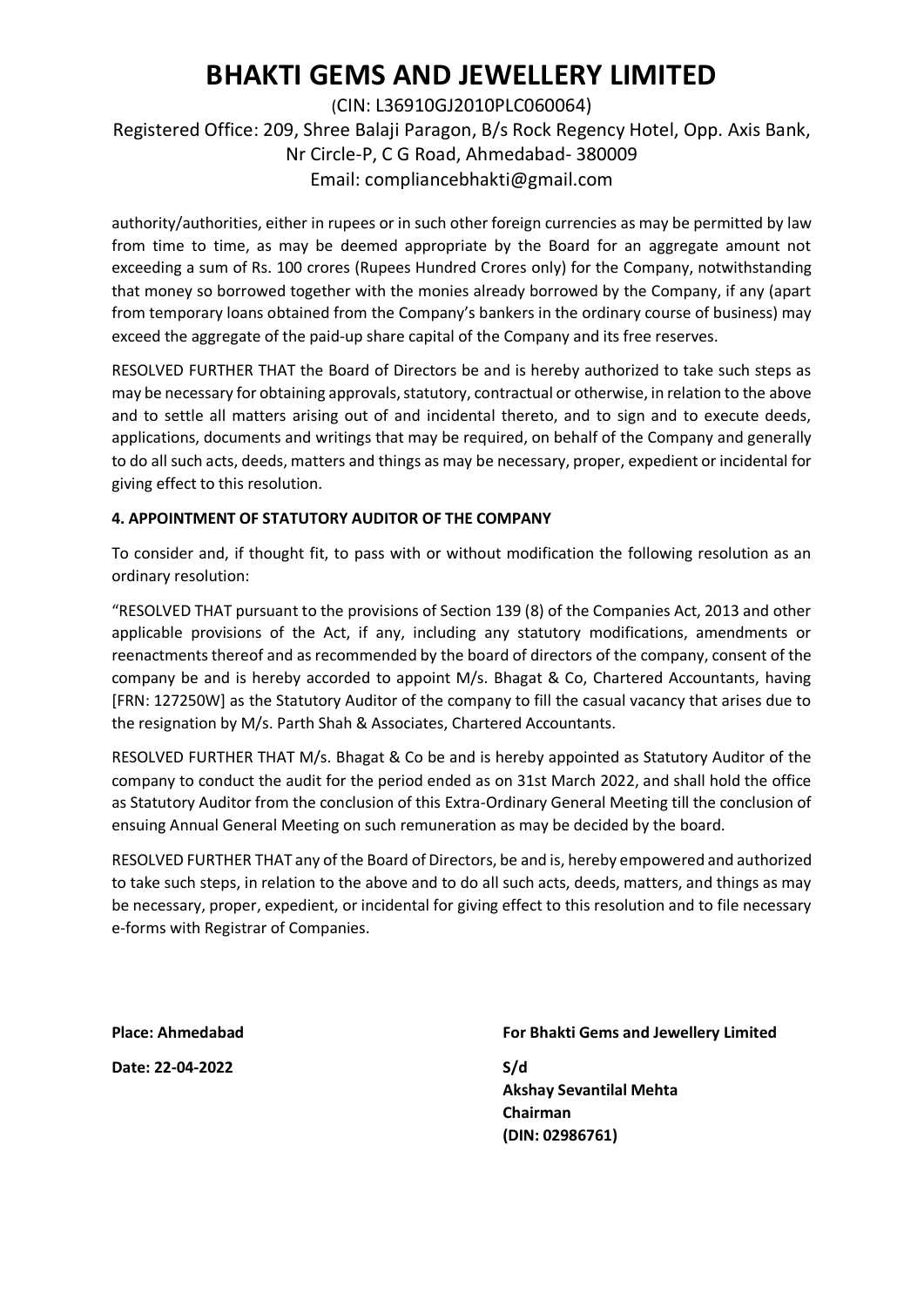(CIN: L36910GJ2010PLC060064) Registered Office: 209, Shree Balaji Paragon, B/s Rock Regency Hotel, Opp. Axis Bank, Nr Circle-P, C G Road, Ahmedabad- 380009 Email: compliancebhakti@gmail.com

### **Notes:**

1. The explanatory statement and reasons for the proposed resolutions as required under Section 102 of the Companies Act, 2013, is annexed to this notice.

2. In accordance with the MCA Circulars, this Postal Ballot Notice is being sent only by electronic mode to those members whose names appear on the Register of Members / List of Beneficial Owners as on Friday, 6th May, 2022 ("Cut-Off Date") received from the Depositories and whose e-mail address is registered with the Company / Depositories. Physical copies of the Postal Ballot Notice along with postal ballot forms and pre-paid business reply envelopes are not being sent to members for this Postal Ballot.

3. Members would be able to cast their votes and convey their assent or dissent to the proposed resolution only through the remote e-voting process. Members whose names appear on the Register of Members / List of Beneficial Owners as on the e-voting Cut Off Date will only be considered eligible for the purpose of e-voting. A person who becomes a member after the Cut-Off Date should treat this notice for information purpose only.

4. Pursuant to Sections 108, 110 and other applicable provisions of the Act and the Rules made thereunder, the MCA Circulars and Regulation 44 of the Listing Regulations read with circular of SEBI on e-Voting Facility provided by Listed Entities, dated December 9, 2020, SS-2 and any amendments thereto, the Company is providing the facility to the members to exercise their right to vote on the proposed resolution electronically. The Company has engaged the services of National Securities Depository Limited ("NSDL") as the agency to provide e-voting facility. The instructions for e-voting are provided as part of this Postal Ballot Notice which the members are requested to read carefully before casting their vote.

5. Voting rights of a Member / Beneficial Owner (in case of electronic shareholding) shall be in proportion to his/her/its shareholding in the paid-up equity share capital of the Company as on the evoting Cut-Off Date i.e. Friday, 6<sup>th</sup> May, 2022.

6. The Notice is available on the Company's website i.e.www.bhaktijewellery.com and the websites of the Stock Exchange viz., BSE Limited i.e. www.bseindia.com and on the website of the National Securities Depository Limited ("NSDL") at [www.evoting.nsdl.com.](http://www.evoting.nsdl.com/)

7. The e-voting period commences at 9:00 A.M. (IST) on Saturday, 14<sup>th</sup> May, 2022 and ends at 5:00 P.M. (IST) on Sunday, 12<sup>th</sup> June, 2022. Members desiring to exercise their vote should cast their vote during this period, to be eligible for being considered.

8. The Company has appointed Ms. Shikha Patel (ACS: 43955 ) representing M/s Shikha Patel & Associates., Company Secretaries, Ahmadabad, to act as the Scrutinizer, for conducting the postal ballot process, in a fair and transparent manner.

9. The resolution, if approved, shall be deemed to have been passed on the last date of evoting i.e. Sunday, 12<sup>th</sup> June, 2022.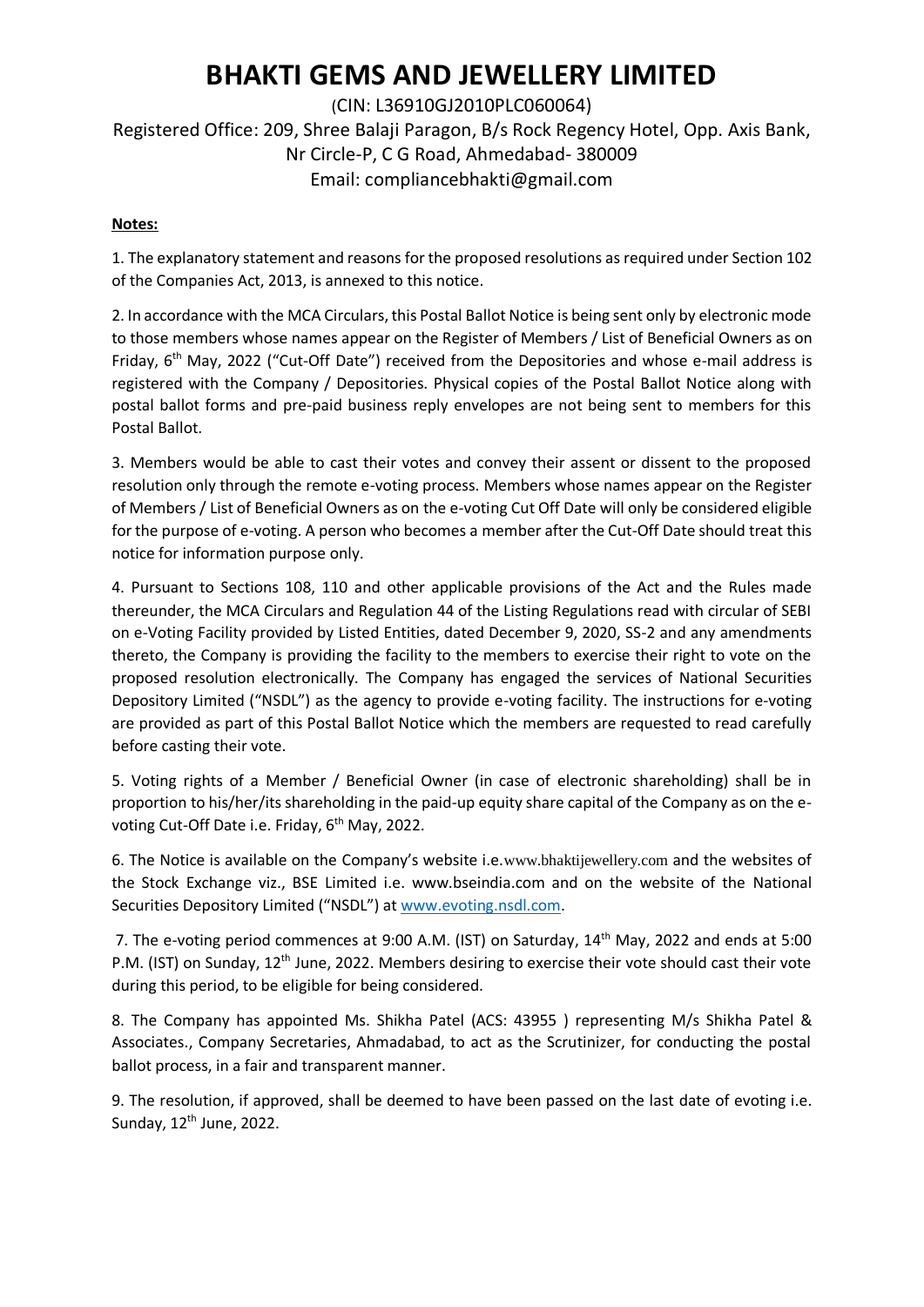(CIN: L36910GJ2010PLC060064) Registered Office: 209, Shree Balaji Paragon, B/s Rock Regency Hotel, Opp. Axis Bank, Nr Circle-P, C G Road, Ahmedabad- 380009 Email: compliancebhakti@gmail.com

### **Instructions for E- Voting**

**The remote e-voting period begins on 14th May, 2022 at 09:00 A.M. and ends on 12th June, 2022 at 05:00 P.M. The remote e-voting module shall be disabled by NSDL for voting thereafter. The Members, whose names appear in the Register of Members / Beneficial Owners as on the record date (cut-off date) i.e. Friday, 6th May, 2022, may cast their vote electronically. The voting right of shareholders shall be in proportion to their share in the paid-up equity share capital of the Company as on the cut-off date, being 6 th May, 2022.**

### **How do I vote electronically using NSDL e-Voting system?**

*The way to vote electronically on NSDL e-Voting system consists of "Two Steps" which are mentioned below:*

## **Step 1: Access to NSDL e-Voting system**

## **A) Login method for e-Voting and joining virtual meeting for Individual shareholders holding securities in demat mode**

In terms of SEBI circular dated December 9, 2020 on e-Voting facility provided by Listed Companies, Individual shareholders holding securities in demat mode are allowed to vote through their demat account maintained with Depositories and Depository Participants. Shareholders are advised to update their mobile number and email Id in their demat accounts in order to access e-Voting facility.

Login method for Individual shareholders holding securities in demat mode is given below:

| <b>Type</b><br>of                                                               | <b>Login Method</b>                                                                                                                                                                                                                                                                                                                                                                                                                                                                                                                                                                                                                                                                                                                                                                                                                                                                                                                                                                                                                     |
|---------------------------------------------------------------------------------|-----------------------------------------------------------------------------------------------------------------------------------------------------------------------------------------------------------------------------------------------------------------------------------------------------------------------------------------------------------------------------------------------------------------------------------------------------------------------------------------------------------------------------------------------------------------------------------------------------------------------------------------------------------------------------------------------------------------------------------------------------------------------------------------------------------------------------------------------------------------------------------------------------------------------------------------------------------------------------------------------------------------------------------------|
| shareholders                                                                    |                                                                                                                                                                                                                                                                                                                                                                                                                                                                                                                                                                                                                                                                                                                                                                                                                                                                                                                                                                                                                                         |
| Individual<br>Shareholders<br>holding securities<br>in demat mode<br>with NSDL. | 1. Existing <b>IDeAS</b> user can visit the e-Services website of NSDL<br>Viz. https://eservices.nsdl.com either on a Personal Computer or<br>on a mobile. On the e-Services home page click on the<br>"Beneficial Owner" icon under "Login" which is available<br>under 'IDeAS' section, this will prompt you to enter your<br>existing User ID and Password. After successful authentication,<br>you will be able to see e-Voting services under Value added<br>services. Click on "Access to e-Voting" under e-Voting<br>services and you will be able to see e-Voting page. Click on<br>company name or e-Voting service provider i.e. NSDL and<br>you will be re-directed to e-Voting website of NSDL for casting<br>your vote during the remote e-Voting period If you are not<br>registered for IDeAS e-Services, option to register is available<br>at https://eservices.nsdl.com. Select "Register Online for<br>click<br><b>IDeAS</b><br>Portal"<br>at<br>$\alpha$<br>https://eservices.nsdl.com/SecureWeb/IdeasDirectReg.jsp |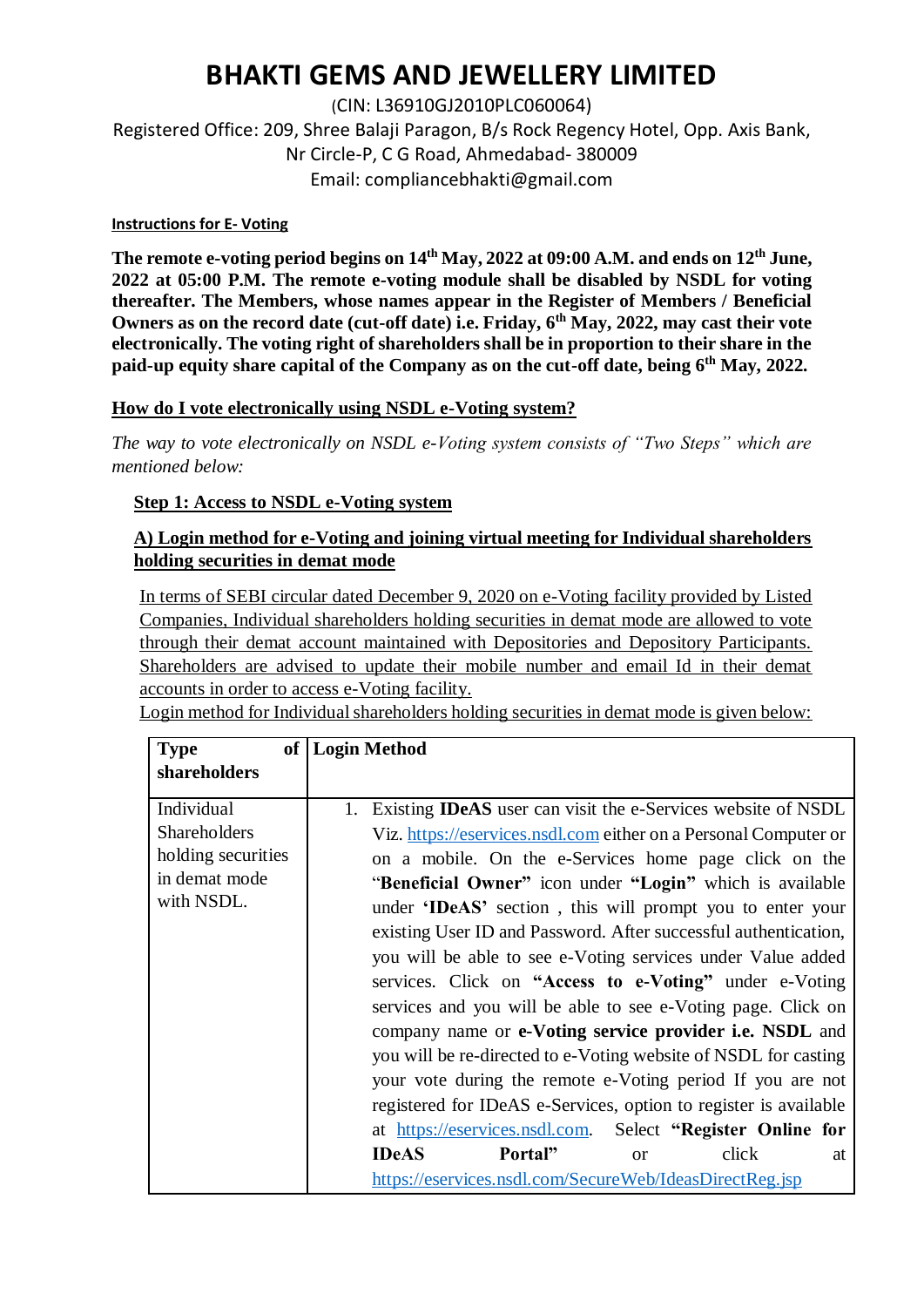(CIN: L36910GJ2010PLC060064)

Registered Office: 209, Shree Balaji Paragon, B/s Rock Regency Hotel, Opp. Axis Bank,

Nr Circle-P, C G Road, Ahmedabad- 380009

Email: compliancebhakti@gmail.com

|                            |    | 2. Visit the e-Voting website of NSDL. Open web browser by<br>typing the following URL: https://www.evoting.nsdl.com/<br>either on a Personal Computer or on a mobile. Once the home<br>page of e-Voting system is launched, click on the icon "Login"<br>which is available under 'Shareholder/Member' section. A new<br>screen will open. You will have to enter your User ID (i.e. your<br>sixteen digit demat account number hold with NSDL),<br>Password/OTP and a Verification Code as shown on the screen.<br>After successful authentication, you will be redirected to NSDL<br>Depository site wherein you can see e-Voting page. Click on<br>company name or e-Voting service provider i.e. NSDL and<br>you will be redirected to e-Voting website of NSDL for casting<br>your vote during the remote e-Voting period.<br>3. Shareholders/Members can also download NSDL Mobile App<br>"NSDL Speede" facility by scanning the QR code mentioned<br>below for seamless voting experience.<br><b>NSDL Mobile App is available on</b><br>Google Play<br>App Store |  |  |
|----------------------------|----|--------------------------------------------------------------------------------------------------------------------------------------------------------------------------------------------------------------------------------------------------------------------------------------------------------------------------------------------------------------------------------------------------------------------------------------------------------------------------------------------------------------------------------------------------------------------------------------------------------------------------------------------------------------------------------------------------------------------------------------------------------------------------------------------------------------------------------------------------------------------------------------------------------------------------------------------------------------------------------------------------------------------------------------------------------------------------|--|--|
| Individual<br>Shareholders |    | 1. Existing users who have opted for Easi / Easiest, they can login                                                                                                                                                                                                                                                                                                                                                                                                                                                                                                                                                                                                                                                                                                                                                                                                                                                                                                                                                                                                      |  |  |
| holding securities         |    | through their user id and password. Option will be made<br>available to reach e-Voting page without any further                                                                                                                                                                                                                                                                                                                                                                                                                                                                                                                                                                                                                                                                                                                                                                                                                                                                                                                                                          |  |  |
| in demat mode<br>with CDSL |    | authentication. The URL for users to login to Easi / Easiest are                                                                                                                                                                                                                                                                                                                                                                                                                                                                                                                                                                                                                                                                                                                                                                                                                                                                                                                                                                                                         |  |  |
|                            |    | https://web.cdslindia.com/myeasi/home/login<br>or<br>www.cdslindia.com and click on New System Myeasi.                                                                                                                                                                                                                                                                                                                                                                                                                                                                                                                                                                                                                                                                                                                                                                                                                                                                                                                                                                   |  |  |
|                            |    | 2. After successful login of Easi/Easiest the user will be also able                                                                                                                                                                                                                                                                                                                                                                                                                                                                                                                                                                                                                                                                                                                                                                                                                                                                                                                                                                                                     |  |  |
|                            |    | to see the E Voting Menu. The Menu will have links of e-Voting<br>service provider i.e. NSDL. Click on NSDL to cast your vote.                                                                                                                                                                                                                                                                                                                                                                                                                                                                                                                                                                                                                                                                                                                                                                                                                                                                                                                                           |  |  |
|                            |    | 3. If the user is not registered for Easi/Easiest, option to register                                                                                                                                                                                                                                                                                                                                                                                                                                                                                                                                                                                                                                                                                                                                                                                                                                                                                                                                                                                                    |  |  |
|                            |    | is available at<br>https://web.cdslindia.com/myeasi/Registration/EasiRegistration                                                                                                                                                                                                                                                                                                                                                                                                                                                                                                                                                                                                                                                                                                                                                                                                                                                                                                                                                                                        |  |  |
|                            | 4. | Alternatively, the user can directly access e-Voting page by<br>providing demat Account Number and PAN No. from a link in                                                                                                                                                                                                                                                                                                                                                                                                                                                                                                                                                                                                                                                                                                                                                                                                                                                                                                                                                |  |  |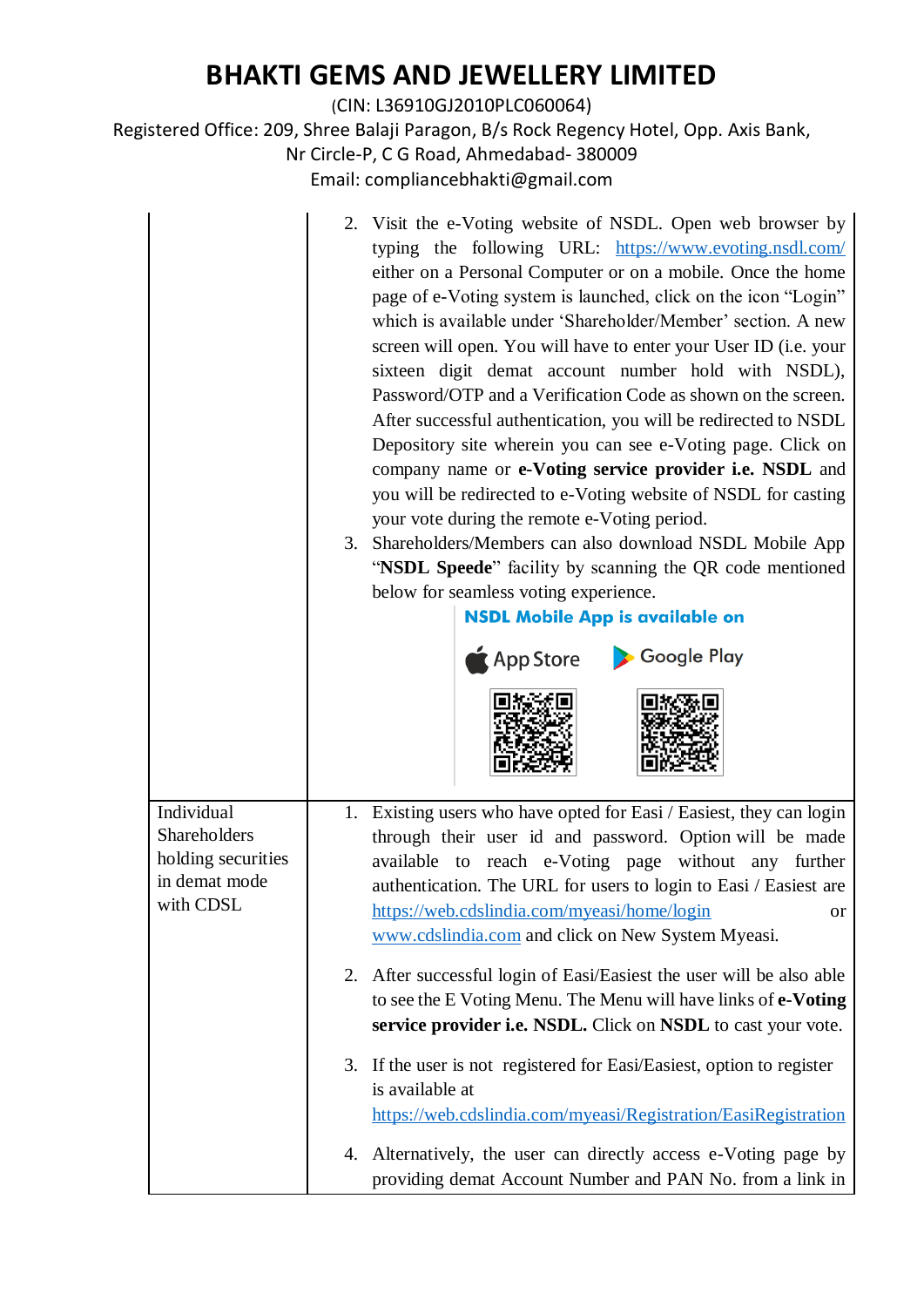(CIN: L36910GJ2010PLC060064) Registered Office: 209, Shree Balaji Paragon, B/s Rock Regency Hotel, Opp. Axis Bank, Nr Circle-P, C G Road, Ahmedabad- 380009 Email: compliancebhakti@gmail.com

|                                   | www.cdslindia.com home page. The system will authenticate<br>the user by sending OTP on registered Mobile & Email as<br>recorded in the demat Account. After successful authentication,<br>user will be provided links for the respective ESP i.e. NSDL<br>where the e-Voting is in progress. |
|-----------------------------------|-----------------------------------------------------------------------------------------------------------------------------------------------------------------------------------------------------------------------------------------------------------------------------------------------|
| Individual<br>Shareholders        | You can also login using the login credentials of your demat account<br>through your Depository Participant registered with NSDL/CDSL for                                                                                                                                                     |
|                                   |                                                                                                                                                                                                                                                                                               |
| (holding securities)              | e-Voting facility. upon logging in, you will be able to see e-Voting                                                                                                                                                                                                                          |
| in demat mode)                    | option. Click on e-Voting option, you will be redirected to NSDL/CDSL                                                                                                                                                                                                                         |
|                                   |                                                                                                                                                                                                                                                                                               |
|                                   |                                                                                                                                                                                                                                                                                               |
| participants                      | i.e. NSDL and you will be redirected to e-Voting website of NSDL for                                                                                                                                                                                                                          |
|                                   | casting your vote during the remote e-Voting period                                                                                                                                                                                                                                           |
|                                   |                                                                                                                                                                                                                                                                                               |
|                                   |                                                                                                                                                                                                                                                                                               |
|                                   |                                                                                                                                                                                                                                                                                               |
| login through their<br>depository | Depository site after successful authentication, wherein you can see e-<br>Voting feature. Click on company name or e-Voting service provider                                                                                                                                                 |

**Important note:** Members who are unable to retrieve User ID/ Password are advised to use Forget User ID and Forget Password option available at abovementioned website.

**Helpdesk for Individual Shareholders holding securities in demat mode for any technical issues related to login through Depository i.e. NSDL and CDSL.**

| Login type                                                                      | <b>Helpdesk details</b>                                                                                                                                                                   |
|---------------------------------------------------------------------------------|-------------------------------------------------------------------------------------------------------------------------------------------------------------------------------------------|
| Individual Shareholders holding<br>securities in demat mode with<br><b>NSDL</b> | Members facing any technical issue in login can contact<br>NSDL helpdesk by sending a request<br>at<br>evoting@nsdl.co.in or call at toll free no.: 1800 1020<br>990 and 1800 22 44 30    |
| Individual Shareholders holding<br>securities in demat mode with<br><b>CDSL</b> | Members facing any technical issue in login can contact<br>CDSL helpdesk by sending a request<br>- at<br>helpdesk.evoting@cdslindia.com or contact at 022-<br>23058738 or 022-23058542-43 |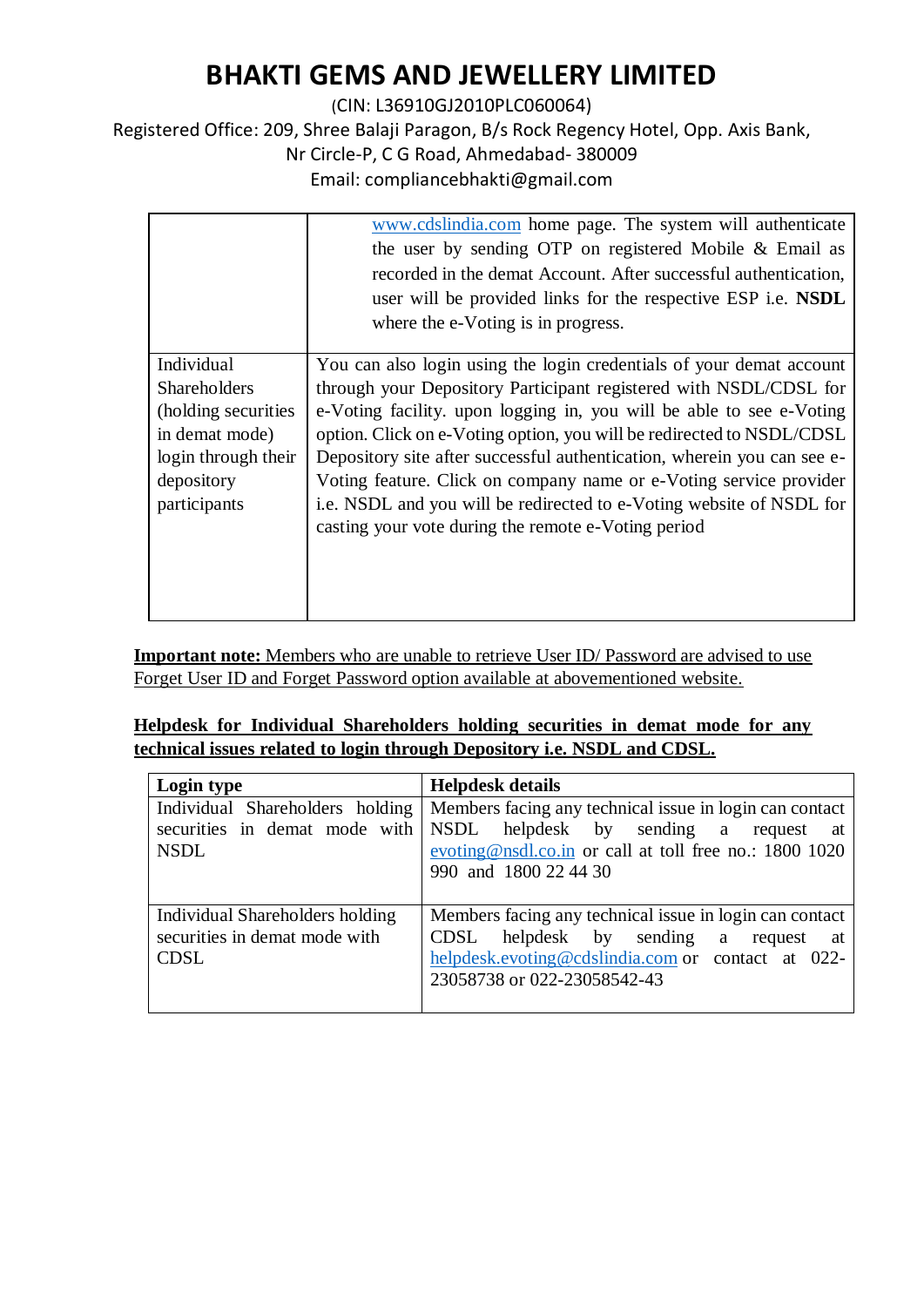(CIN: L36910GJ2010PLC060064)

Registered Office: 209, Shree Balaji Paragon, B/s Rock Regency Hotel, Opp. Axis Bank, Nr Circle-P, C G Road, Ahmedabad- 380009

Email: compliancebhakti@gmail.com

**B) Login Method for e-Voting for shareholders other than Individual shareholders holding securities in demat mode and shareholders holding securities in physical mode.**

**How to Log-in to NSDL e-Voting website?**

- 1. Visit the e-Voting website of NSDL. Open web browser by typing the following URL:<https://www.evoting.nsdl.com/> either on a Personal Computer or on a mobile.
- 2. Once the home page of e-Voting system is launched, click on the icon "Login" which is available under 'Shareholder/Member' section.
- 3. A new screen will open. You will have to enter your User ID, your Password/OTP and a Verification Code as shown on the screen. *Alternatively, if you are registered for NSDL eservices i.e. IDEAS, you can log-in at <https://eservices.nsdl.com/> with your existing IDEAS login. Once you log-in to NSDL eservices after using your log-in credentials, click on e-Voting and you can proceed to Step 2 i.e. Cast your vote electronically.*
- 4. Your User ID details are given below :

| Manner of holding shares i.e. Demat   Your User ID is:<br>(NSDL or CDSL) or Physical |                                                                                                               |
|--------------------------------------------------------------------------------------|---------------------------------------------------------------------------------------------------------------|
| a) For Members who hold shares in<br>demat account with NSDL.                        | 8 Character DP ID followed by 8 Digit<br>Client ID                                                            |
|                                                                                      | For example if your DP ID is IN300***<br>and Client ID is $12*****$ then your user<br>ID is IN300***12******. |
| b) For Members who hold shares in                                                    | 16 Digit Beneficiary ID                                                                                       |
| demat account with CDSL.                                                             | For example if your Beneficiary ID is<br>12************** then your user ID is<br>17**************            |
| c) For Members holding shares in<br>Physical Form.                                   | EVEN Number followed by<br>Folio<br>Number registered with the company                                        |
|                                                                                      | For example if folio number is $001***$<br>and EVEN is 101456 then user ID is<br>101456001***                 |

5. Password details for shareholders other than Individual shareholders are given below: a) If you are already registered for e-Voting, then you can user your existing password to login and cast your vote.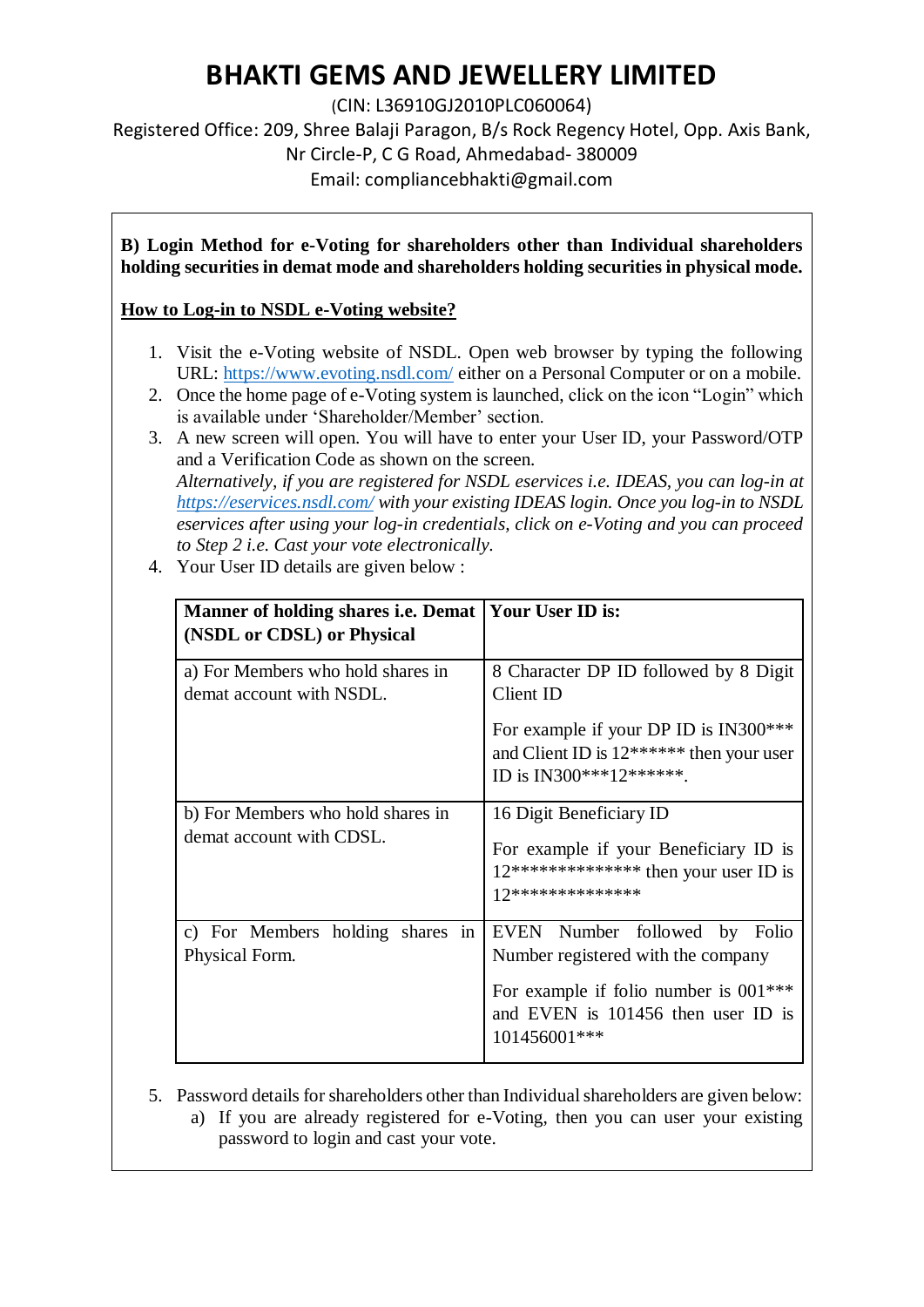(CIN: L36910GJ2010PLC060064)

Registered Office: 209, Shree Balaji Paragon, B/s Rock Regency Hotel, Opp. Axis Bank,

Nr Circle-P, C G Road, Ahmedabad- 380009

Email: compliancebhakti@gmail.com

- b) If you are using NSDL e-Voting system for the first time, you will need to retrieve the 'initial password' which was communicated to you. Once you retrieve your 'initial password', you need to enter the 'initial password' and the system will force you to change your password.
- c) How to retrieve your 'initial password'?
	- (i) If your email ID is registered in your demat account or with the company, your 'initial password' is communicated to you on your email ID. Trace the email sent to you from NSDL from your mailbox. Open the email and open the attachment i.e. a .pdf file. Open the .pdf file. The password to open the .pdf file is your 8 digit client ID for NSDL account, last 8 digits of client ID for CDSL account or folio number for shares held in physical form. The .pdf file contains your 'User ID' and your 'initial password'.
	- (ii) If your email ID is not registered, please follow steps mentioned below in **process for those shareholders whose email ids are not registered.**
- 6. If you are unable to retrieve or have not received the " Initial password" or have forgotten your password:
	- a) Click on "**[Forgot User Details/Password](https://www.evoting.nsdl.com/eVotingWeb/commonhtmls/NewUser.jsp)**?"(If you are holding shares in your demat account with NSDL or CDSL) option available on www.evoting.nsdl.com.
	- b) **[Physical User Reset Password](https://www.evoting.nsdl.com/eVotingWeb/commonhtmls/PhysicalUser.jsp)**?" (If you are holding shares in physical mode) option available on [www.evoting.nsdl.com.](http://www.evoting.nsdl.com/)
	- c) If you are still unable to get the password by aforesaid two options, you can send a request at [evoting@nsdl.co.in](mailto:evoting@nsdl.co.in) mentioning your demat account number/folio number, your PAN, your name and your registered address etc.
	- d) Members can also use the OTP (One Time Password) based login for casting the votes on the e-Voting system of NSDL.
- 7. After entering your password, tick on Agree to "Terms and Conditions" by selecting on the check box.
- 8. Now, you will have to click on "Login" button.
- 9. After you click on the "Login" button, Home page of e-Voting will open.

## **Step 2: Cast your vote electronically and join General Meeting on NSDL e-Voting system.**

**How to cast your vote electronically and join General Meeting on NSDL e-Voting system?**

- 1. After successful login at Step 1, you will be able to see all the companies "EVEN" in which you are holding shares and whose voting cycle and General Meeting is in active status.
- 2. Select "EVEN" of company for which you wish to cast your vote during the remote e-Voting period and casting your vote during the General Meeting. For joining virtual meeting, you need to click on "VC/OAVM" link placed under "Join General Meeting".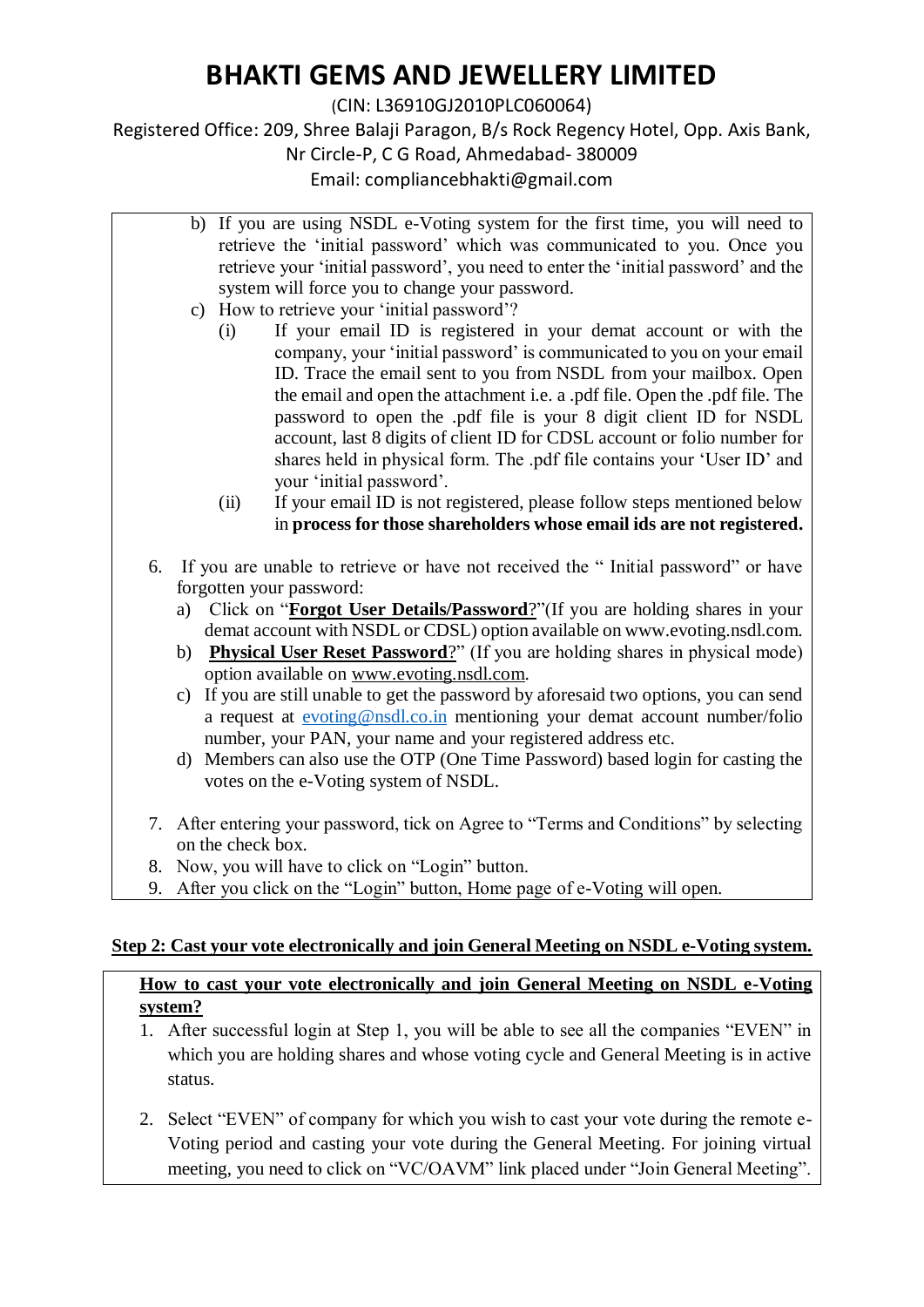(CIN: L36910GJ2010PLC060064)

Registered Office: 209, Shree Balaji Paragon, B/s Rock Regency Hotel, Opp. Axis Bank, Nr Circle-P, C G Road, Ahmedabad- 380009 Email: compliancebhakti@gmail.com

- 3. Now you are ready for e-Voting as the Voting page opens.
- 4. Cast your vote by selecting appropriate options i.e. assent or dissent, verify/modify the number of shares for which you wish to cast your vote and click on "Submit" and also "Confirm" when prompted.
- 5. Upon confirmation, the message "Vote cast successfully" will be displayed.
- 6. You can also take the printout of the votes cast by you by clicking on the print option on the confirmation page.
- **7.** Once you confirm your vote on the resolution, you will not be allowed to modify your vote.

## **General Guidelines for shareholders**

- 1. Institutional shareholders (i.e. other than individuals, HUF, NRI etc.) are required to send scanned copy (PDF/JPG Format) of the relevant Board Resolution/ Authority letter etc. with attested specimen signature of the duly authorized signatory(ies) who are authorized to vote, to the Scrutinizer by e-mail to cs.spatelasso@gmail.com with a copy marked to [evoting@nsdl.co.in.](mailto:evoting@nsdl.co.in) Institutional shareholders (i.e. other than individuals, HUF, NRI etc.) can also upload their Board Resolution / Power of Attorney / Authority Letter etc. by clicking on **"Upload Board Resolution / Authority Letter"** displayed under **"e-Voting"** tab in their login.
- 2. It is strongly recommended not to share your password with any other person and take utmost care to keep your password confidential. Login to the e-voting website will be disabled upon five unsuccessful attempts to key in the correct password. In such an event, you will need to go through the ["Forgot User Details/Password?"](https://www.evoting.nsdl.com/eVotingWeb/commonhtmls/NewUser.jsp) or ["Physical](https://www.evoting.nsdl.com/eVotingWeb/commonhtmls/PhysicalUser.jsp)  [User Reset Password?"](https://www.evoting.nsdl.com/eVotingWeb/commonhtmls/PhysicalUser.jsp) option available on www.evoting.nsdl.com to reset the password.
- 3. In case of any queries, you may refer the Frequently Asked Questions (FAQs) for Shareholders and e-voting user manual for Shareholders available at the download section of [www.evoting.nsdl.com](http://www.evoting.nsdl.com/) or call on toll free no.: 1800 1020 990 and 1800 22 44 30 or send a request to Savita Mote at [evoting@nsdl.co.in](mailto:evoting@nsdl.co.in)

**Process for those shareholders whose email ids are not registered with the depositories for procuring user id and password and registration of e mail ids for e-voting for the resolutions set out in this notice**: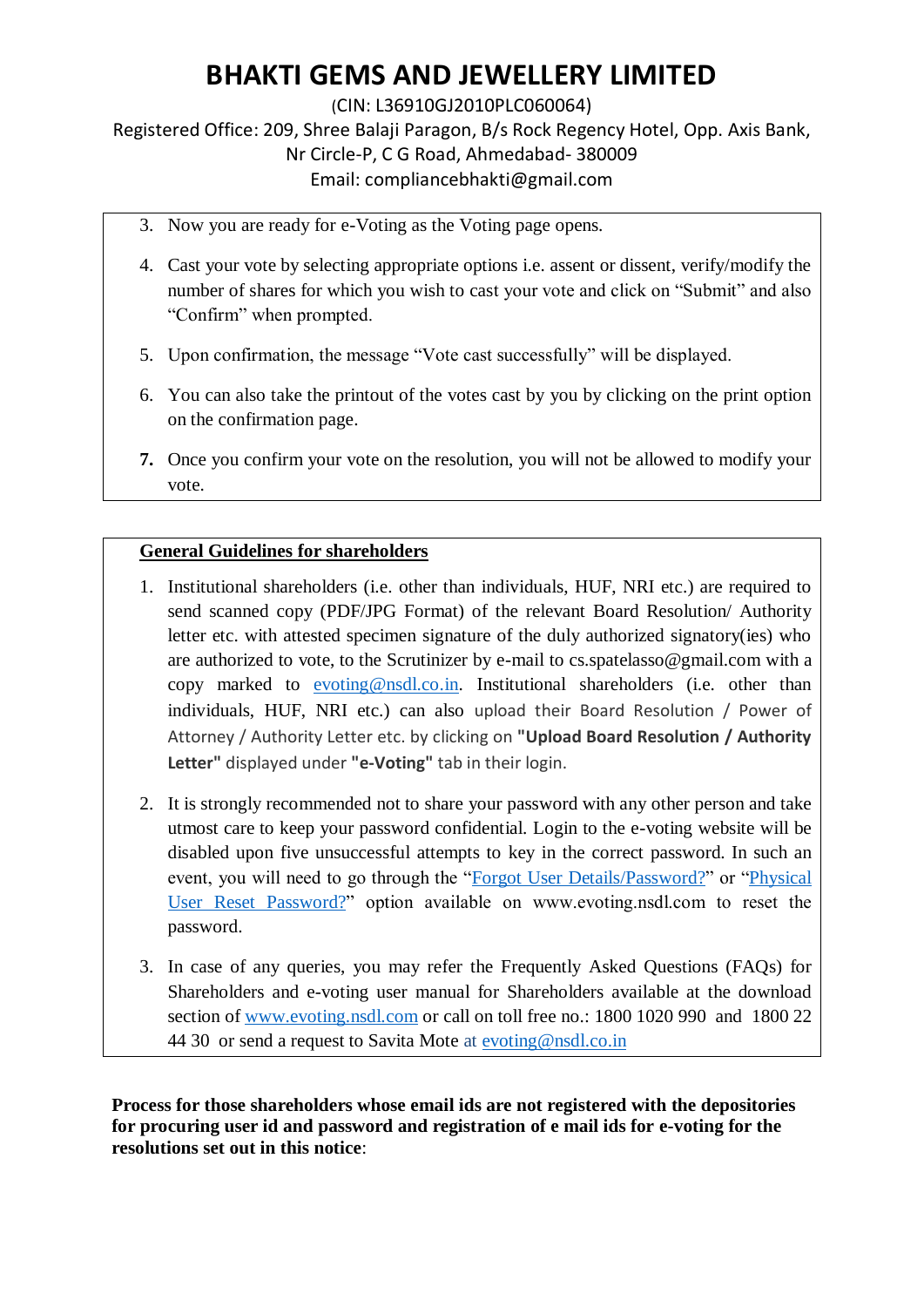(CIN: L36910GJ2010PLC060064)

Registered Office: 209, Shree Balaji Paragon, B/s Rock Regency Hotel, Opp. Axis Bank,

Nr Circle-P, C G Road, Ahmedabad- 380009

Email: compliancebhakti@gmail.com

- 1. In case shares are held in physical mode please provide Folio No., Name of shareholder, scanned copy of the share certificate (front and back), PAN (self attested scanned copy of PAN card), AADHAR (self attested scanned copy of Aadhar Card) by email to compliancingdarshan@gmail.com
- 2. In case shares are held in demat mode, please provide DPID-CLID (16 digit DPID + CLID or 16 digit beneficiary ID), Name, client master or copy of Consolidated Account statement, PAN (self attested scanned copy of PAN card), AADHAR (self attested scanned copy of Aadhar Card) to (compliancingdarshan@gmail.com). If you are an Individual shareholders holding securities in demat mode, you are requested to refer to the login method explained at **step 1 (A**) i.e. **Login method for e-Voting and joining virtual meeting for Individual shareholders holding securities in demat mode**.
- 3. Alternatively shareholder/members may send a request to [evoting@nsdl.co.in](mailto:evoting@nsdl.co.in) for procuring user id and password for e-voting by providing above mentioned documents.
- 4. In terms of SEBI circular dated December 9, 2020 on e-Voting facility provided by Listed Companies, Individual shareholders holding securities in demat mode are allowed to vote through their demat account maintained with Depositories and Depository Participants. Shareholders are required to update their mobile number and email ID correctly in their demat account in order to access e-Voting facility.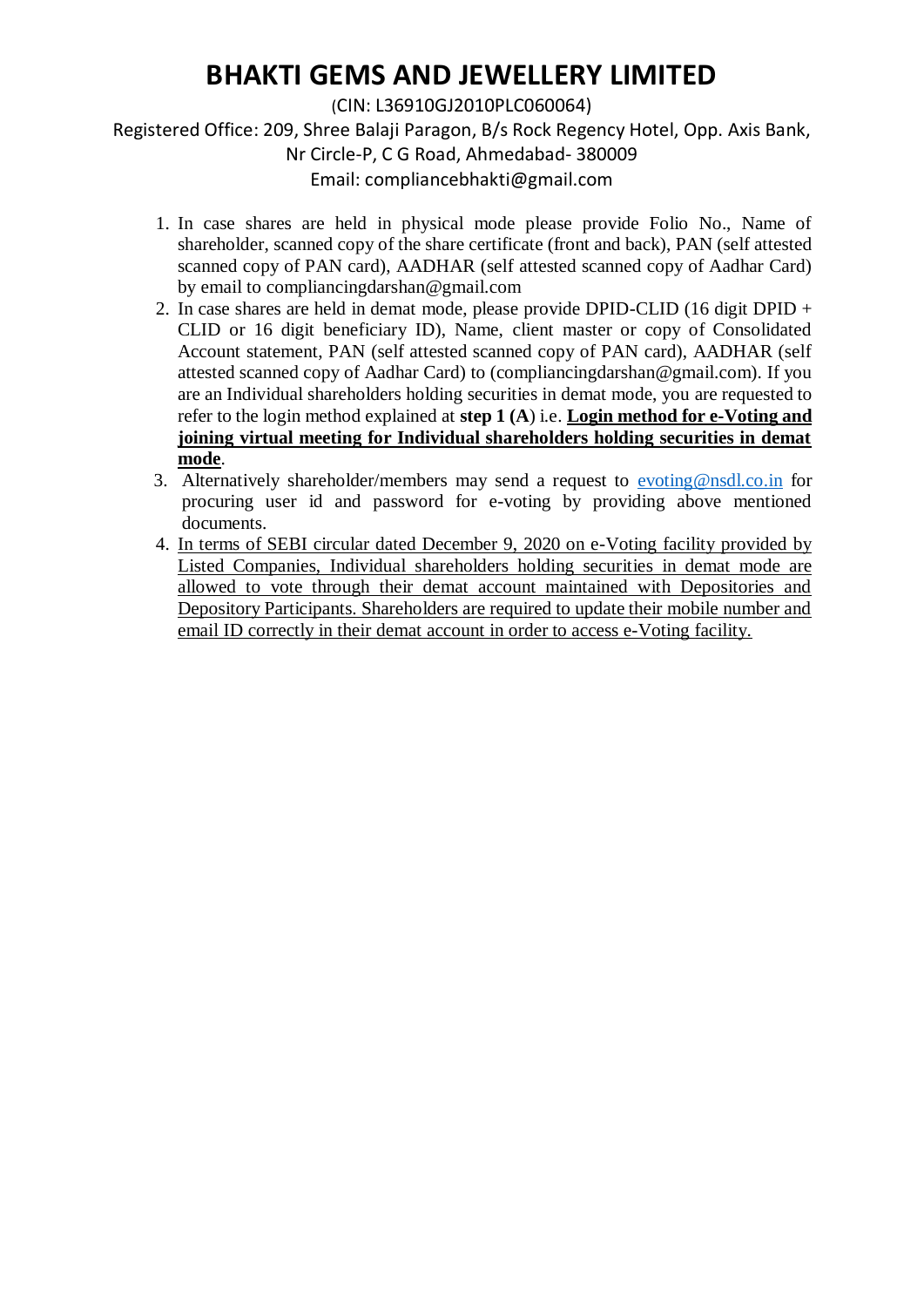(CIN: L36910GJ2010PLC060064) Registered Office: 209, Shree Balaji Paragon, B/s Rock Regency Hotel, Opp. Axis Bank, Nr Circle-P, C G Road, Ahmedabad- 380009 Email: compliancebhakti@gmail.com

### **ANNEXURE TO NOTICE**

#### **Explanatory Statement pursuant to Section 102 of the Companies Act, 2013**

#### **Item No.-1**

Presently, the Authorized Share Capital of the Company is Rs.10,04,00,000/- (Ten crores Four Lakhs) divided into 1,00,40,000 (One Crore Forty Thousand Only) Equity Shares of Rs.10/- (Rupees Ten Only) each. In order to expand the Capital base for infusion of additional funds by way of Share Capital, it is proposed to increase the existing Authorised Share Capital of the Company from existing Rs.10,04,00,000/- (Ten Crores Four Lakhs) to Rs.15,04,00,000 (Rupees Fifteen Crore Four Lakh Only) subject to compliance of Statutory provisions of the Companies Act, 2013 and also to amend Clause V of the Memorandum of Association in this regard. As per the provisions of the Companies Act, 2013 Member's approval is required to give effect to the proposed resolution. The Board considers the said Resolution in the interest of the Company and recommend the said resolution for approval of the members as Ordinary Resolution. None of the Directors or Key Managerial Personnel of the Company and their relatives are in any way concerned or interested in the resolution except to their shareholding in the Company.

### **Item No.-2**

pursuant to the provisions of Section 62, Section 23(1)(c) and other applicable provisions of the Companies Act, 2013, along with the rules made thereunder, each as amended ("Companies Act") and in accordance with the provisions of the Memorandum of Association and the Articles of Association of the Company, the Securities and Exchange Board of India (Issue of Capital and Disclosure Requirements) Regulations, 2018, as amended ("SEBI ICDR Regulations'), the Securities Contracts (Regulation) Act, 1956, as amended, the Securities and Exchange Board of India (Listing Obligations and Disclosure Requirements) Regulations, 2015, as amended, the Foreign Exchange Management Act, 1999, as amended, rules, regulations made thereunder and any other provisions of applicable law, and subject to other approvals, permissions and sanctions of Securities and Exchange Board of India ("SEBI"), the stock exchange where the equity shares of the Company ("Equity Shares") are listed (the "Stock Exchange"), the Reserve Bank of India, the Ministry of Corporate Affairs, the Government of India and any other concerned Statutory or regulatory authorities, if and to the extent necessary, and such other approvals, permissions and sanctions as may be necessary and subject to such conditions and modifications as may be prescribed or imposed in granting of such approvals, permissions and sanctions by any of the aforesaid authorities, the consent of the Board of Directors of the Company ("Board") be and is hereby accorded to offer, issue and allot equity shares at such price to be decided by the Board or its Committee to be constituted, for an amount aggregating up to Rs.49 crores by way of a rights issue to the existing shareholders of the Company in such ratio to be decided by the Board of Directors/ Committee held by the shareholders as on a record date ("Shareholders"), to be decided at a later date on such other terms and conditions as may be mentioned in the Draft Letter of Offer, Letter of Offer, Abridged Letter of Offer, and/ or Application Forms to be issued by the Company in respect of the Rights Issue (collectively referred to as "Issue Documents"), to list the Equity Shares allotted pursuant to the Rights Issue, on the Stock Exchange and on such other terms and conditions as may be mentioned in the Issue Documents.